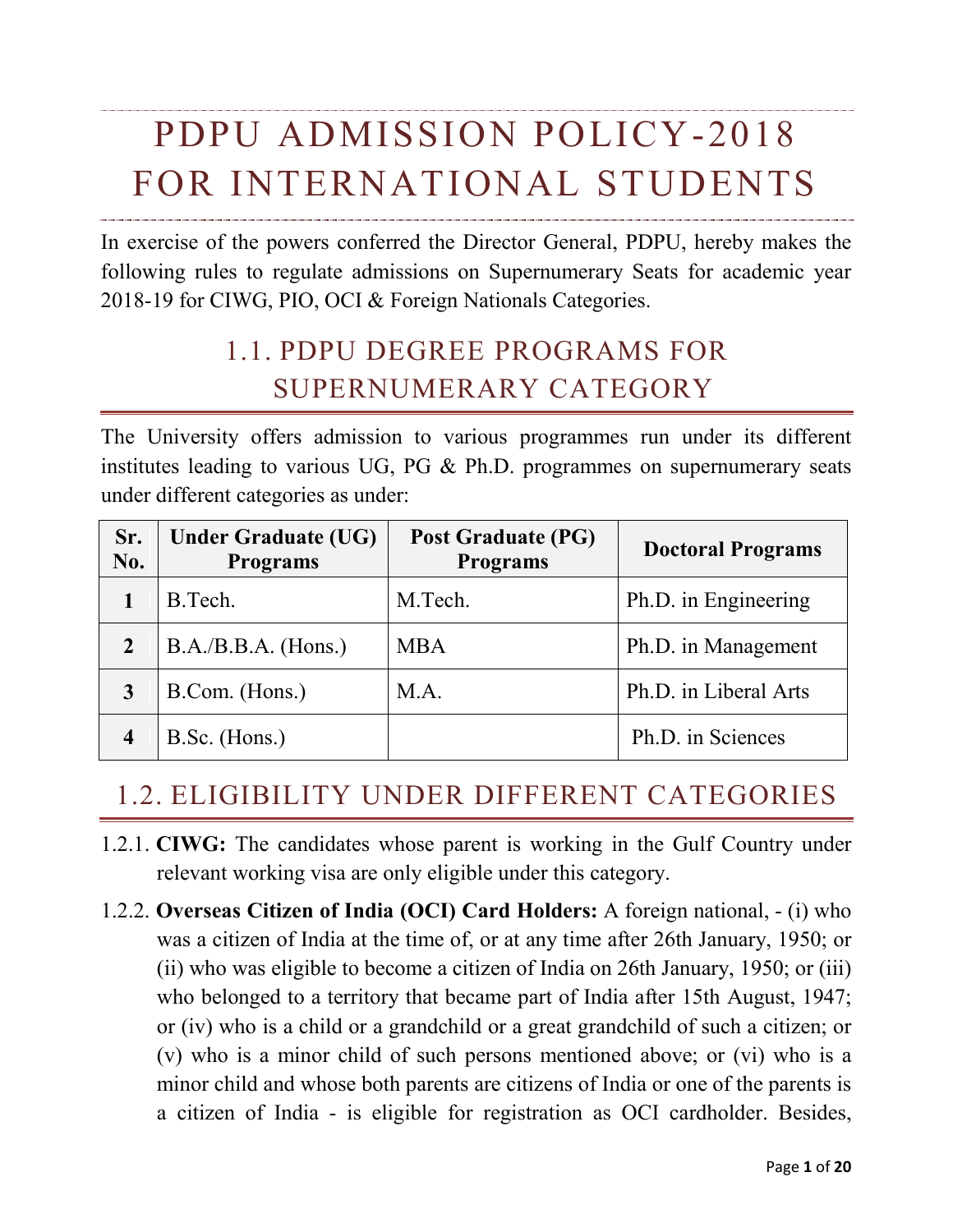spouse of foreign origin of a citizen of India or spouse of foreign origin of an Overseas Citizen of India Cardholder and whose marriage has been registered and subsisted for a continuous period of not less than two years immediately preceding the presentation of the application is also eligible for registration as OCI cardholder. However, no person, who or either of whose parents or grandparents or great grandparents is or had been a citizen of Pakistan, Bangladesh or such other country as the Central Government may, by notification in the Official Gazette, specify, shall be eligible for registration as an Overseas Citizen of India Cardholder.

- 1.2.3. **Person of Indian Origin (PIO):** The Persons who are citizens of other countries (except Pakistan and Bangladesh) who at any time held an Indian Passport, or who or either of his parents or any of his grandparents was a citizen of India by virtue of the provisions of the Constitution of India or Sec 2 (b) of Citizenship Act, 1955 (Act No. 57 of 1955) are only eligible under this category.
- 1.2.4. **Foreign National (FN):** In this context means an individual having citizenship of a foreign country (citizens of all countries other than India) and not having the status of "NRI" or "OCI" or "PIO".

### 1.3. ADMISSION PROCEDURE FOR PDPU PROGRAMS

The minimum educational qualification and admission procedure to be followed for the admission of the international students i.e. Foreign National (FN) / Person of Indian Origin (PIO) / Overseas Citizen of India (OCI) / Children of Indian Workers in Gulf Countries (CIWG)/ Non Resident Indian (NRI) is through:

- a) For admission in B.Tech, M.Tech. and MBA Program through:
	- a. [Direct Admission of Students Abroad \(DASA\)](https://www.dasanit.org/) or
	- b. PDPU International Admission Policy 2018-19
	- c. EdCIL- Study in India Program: [www.studyinindia.gov.in](http://www.studyinindia.gov.in/)
- b) For admission in B.A. / B.B.A. (Hons.), B.Com. (Hons.), B.Sc. (Hons.), M.A. & PhD Programs through:
	- a. PDPU International Admission Policy 2018-19
	- b. EdCIL- Study in India Program: [www.studyinindia.gov.in](http://www.studyinindia.gov.in/)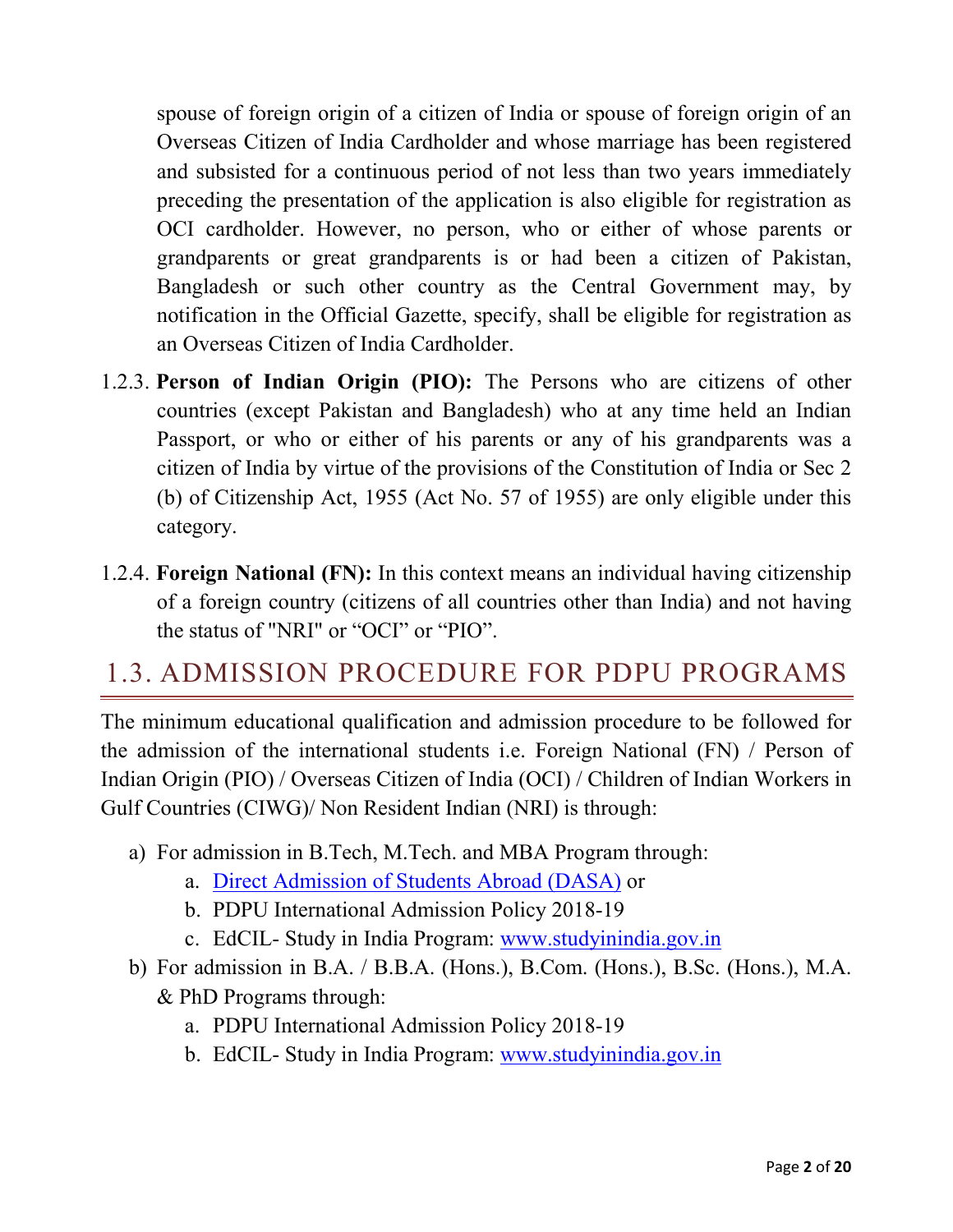All candidates must have full time studied and passed **from an academic institution located in abroad or India (In case of Foreign Nationals/OCI/PIO)** with the following academic qualifications (as per mentioned in each program) as minimum eligibility conditions, for getting an admission in a respective academic program. Separate application is to be made for each of the program, if a candidate is applying for more than one academic program.

# 1.4. ADMISSION TO B.TECH. PROGRAMS

B.Tech. is offered in-

- Petroleum Engineering
- Mechanical Engineering
- Chemical Engineering
- Civil Engineering
- Electrical Engineering
- Computer Engineering
- Information & Communication Technology

#### **(A.) DASA 2018:**

Please refer the website [https://www.dasanit.org/.](https://www.dasanit.org/) Submission of online application will be from April 12 to June 11, 2018.

The per semester Academic Tuition fees for Foreign National is USD 4,000. SAARC countries nationals eligible for 50% Tuition Fee waiver provided they have passed the qualifying examination in SAARC countries. The per semester Academic Tuition fees for SAARC countries National is USD 2,000. All applicants would have to pay non-refundable registration fee of USD 300 to DASA 2018 while filling online application.

As per DASA-2018 Admission Policy, 5% supernumerary seats (within 15% of supernumerary quota of DASA) are reserved for Children of Indian Workers in Gulf (i.e., 1/3rd seats from DASA quota is reserved for CIWG). **The tuition fee applicable for this category shall be at par with the with domestic students on respective institutions (i.e., INR 2,21,000/- tuition fee per PDPU student per annum).** Countries under CIWG are: Bahrain, Iraq, Iran, Kuwait, Oman, Qatar, Saudi Arabia & United Arab Emirates. For CIWG quota, there has to be proof of either parent working in a gulf country.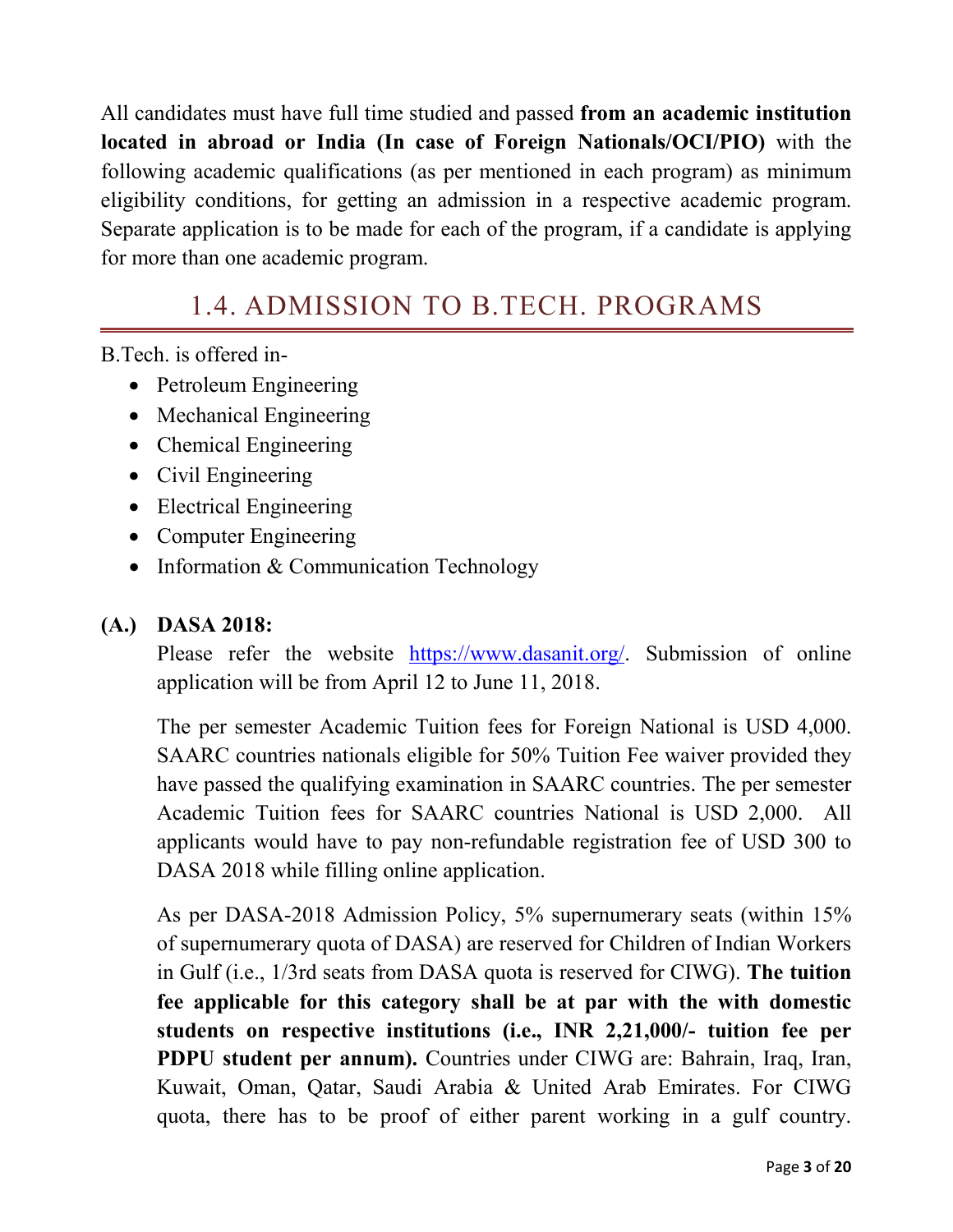Eligibility of CIWG will be same as that of NRIs. CIWG candidate has to make a payment of USD 300 as registration fee (non-refundable) and INR 1,10,500/- towards tuition fee for one semester. The vacant seats if any, out of 5% supernumerary seats reserved under CIWG quota shall be reverted to other category of DASA-2018. Any change in the tuition fee from competent authority from time to time will be applicable to CIWG.

For Hostel and Mess Charges at the University please refer Table C.

### **(B.) PDPU International Admission Policy 2018-19:**

Minimum 45% or its equivalent in the qualifying examination i.e. Senior Secondary [10+2] or equivalent with Mathematics, Physics and Chemistry in  $11<sup>th</sup>$  and  $12<sup>th</sup>$ , as applicable in the respective boards from any system of education as recognized by the *Association of Indian Universities (AIU)* with English as the medium of instruction. Merit list will be prepared accordingly.

SAARC and African Nationals would be given scholarship as mentioned in Table A. Details regarding fees can be accessed in the Table A, B & C.

As per DASA Admission Policy, Confirmation of Admission through PDPU International Admission Policy will be only after the  $1<sup>st</sup>$  round of DASA 2018 seat allotment i.e. after June 24, 2018.

As per PDPU International Admission Policy, Students need to follow after Admission process as per schedule  $-X$ .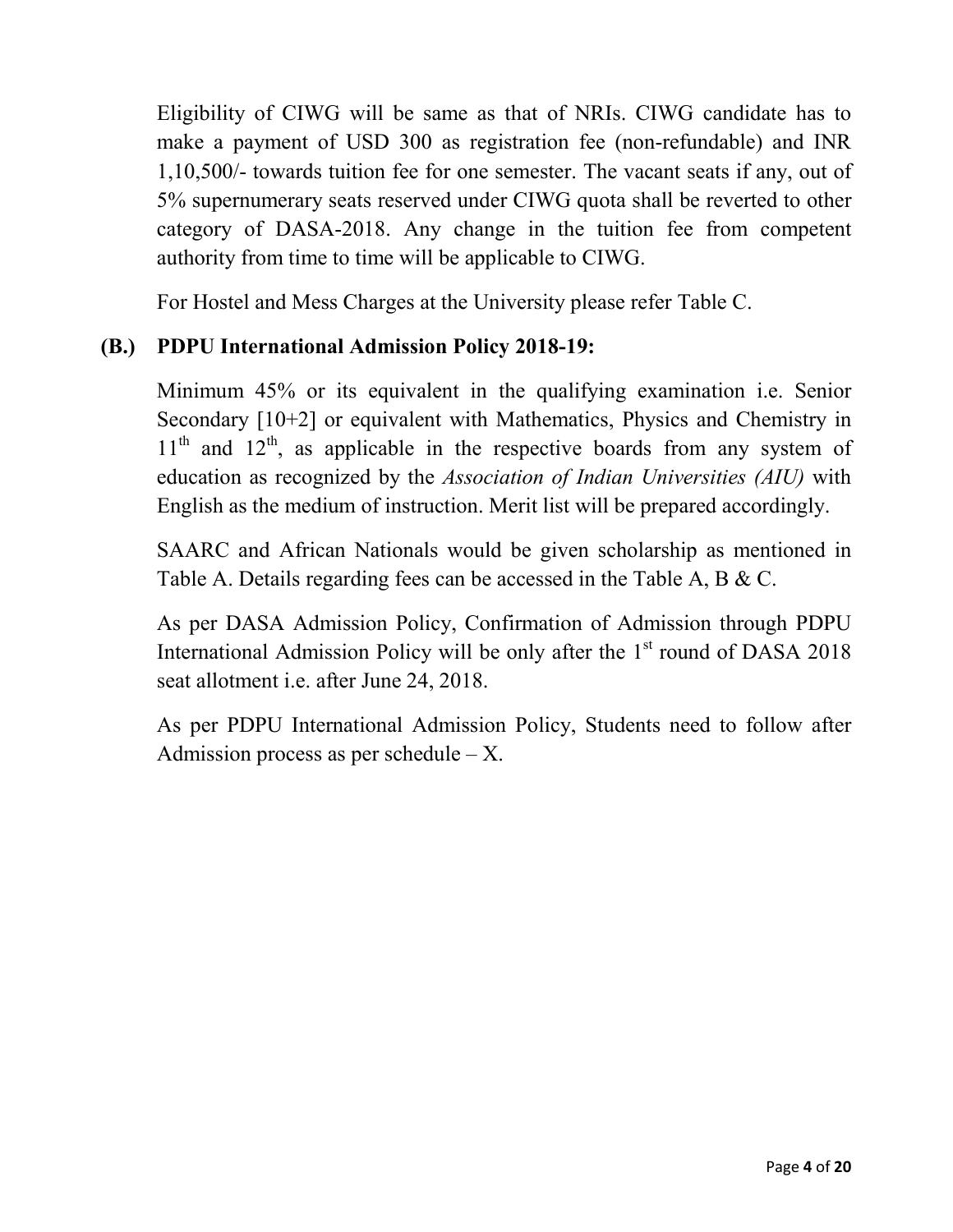# 1.5. ADMISSION TO B.A./B.B.A.(HONS.), B.COM.(HONS.), B.SC.(HONS.) PROGRAMS

| $B.A.$ (Hons.)                                        | <b>B.B.A.</b> (Hons.)        | B.Com. (Hons.)                                      | B.Sc. (Hons.)      |
|-------------------------------------------------------|------------------------------|-----------------------------------------------------|--------------------|
| Economics                                             | Marketing                    | Finance $&$ Accounting                              | Physics            |
| English                                               | Human Resource<br>Management | Banking & Insurance                                 | Chemistry          |
| Governance & Public<br>Administration                 | Finance                      | Marketing $\&$<br>Management                        | <b>Mathematics</b> |
| Psychology                                            |                              | Entrepreneurship $\&$<br><b>International Trade</b> |                    |
| Political Science -<br><b>International Relations</b> |                              |                                                     |                    |
| <b>Mass Communication</b>                             |                              |                                                     |                    |

### **(A.) PDPU International Admission Policy 2018-19:**

Minimum 45% or its equivalent in the qualifying examination i.e. Senior Secondary [10+2] or equivalent from any system of education as recognized by the *Association of Indian Universities (AIU)* with English as the medium of instruction. Merit list will be prepared accordingly.

SAARC and African Nationals would be given scholarship as mentioned in Table A. Details regarding fees can be accessed in the Table A, B & C.

As per PDPU International Admission Policy, Students need to follow after Admission process as per schedule  $- X$ .

### 1.6. ADMISSION TO M.TECH. PROGRAMS

M.Tech. is offered in-

- Petroleum Engineering
- Civil Engineering (Infrastructure Engineering & Management)
- Mechanical Engineering (Thermal)
- Mechanical Engineering (Design)
- Electrical Engineering (Power Systems)
- Nuclear Science and Technology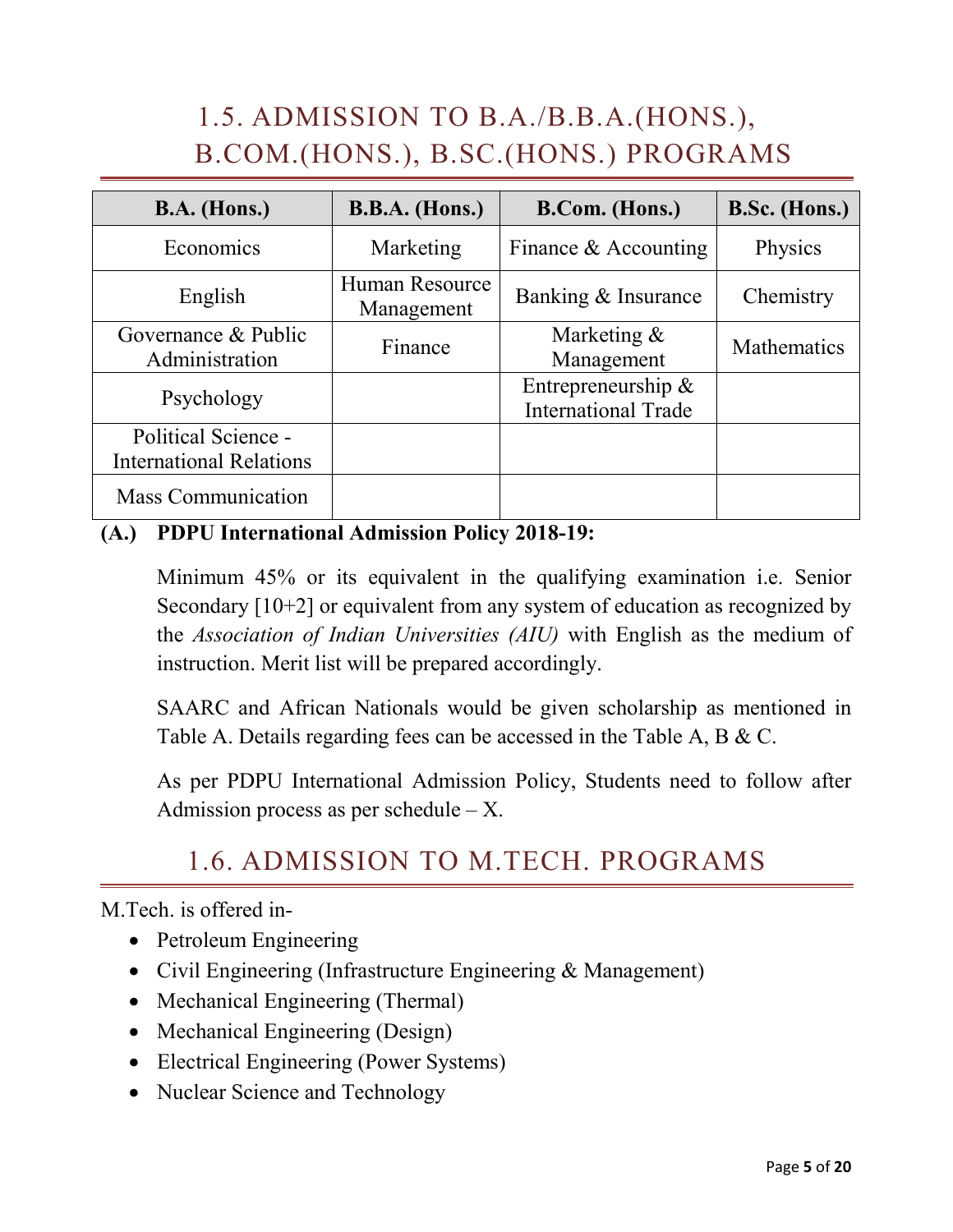- Energy Systems (Focused on Solar Energy)
- Environmental Engineering
- Chemical Engineering

### **(A.) DASA 2018:**

Please refer the website [https://www.dasanit.org/.](https://www.dasanit.org/) Submission of online application will be from April 20 to June 22, 2018.

The per semester Academic Tuition fees for Foreign National is USD 4,000. SAARC countries nationals eligible for 50% Tuition Fee waiver provided they have passed the qualifying examination in SAARC countries. The per semester Academic Tuition fees for SAARC countries National is USD 2,000. All applicants would have to pay non-refundable registration fee of USD 300 to DASA 2018 while filling online application.

For Hostel and Mess Charges at the University please refer below Table C.

### **(B.) PDPU International Admission Policy 2018-19:**

A bachelor's degree in respective Engineering/Technology or equivalent in relevant discipline for M.Tech. with Minimum 45% aggregate marks or equivalent from any stream of education recognized as equivalent by Association of Indian Universities (AIU)/UGC/AICTE/other statutory bodies as applicable with English as the medium of instruction. Merit list will be prepared accordingly.

SAARC and African Nationals would be given scholarship as mentioned in Table A. Details regarding fees can be accessed in the Table A, B & C.

As per DASA Admission Policy, Confirmation of Admission through PDPU International Admission Policy will be only after the  $1<sup>st</sup>$  round of DASA 2018 seat allotment i.e. after July 04, 2018.

As per PDPU International Admission Policy, Students need to follow after Admission process as per schedule – X.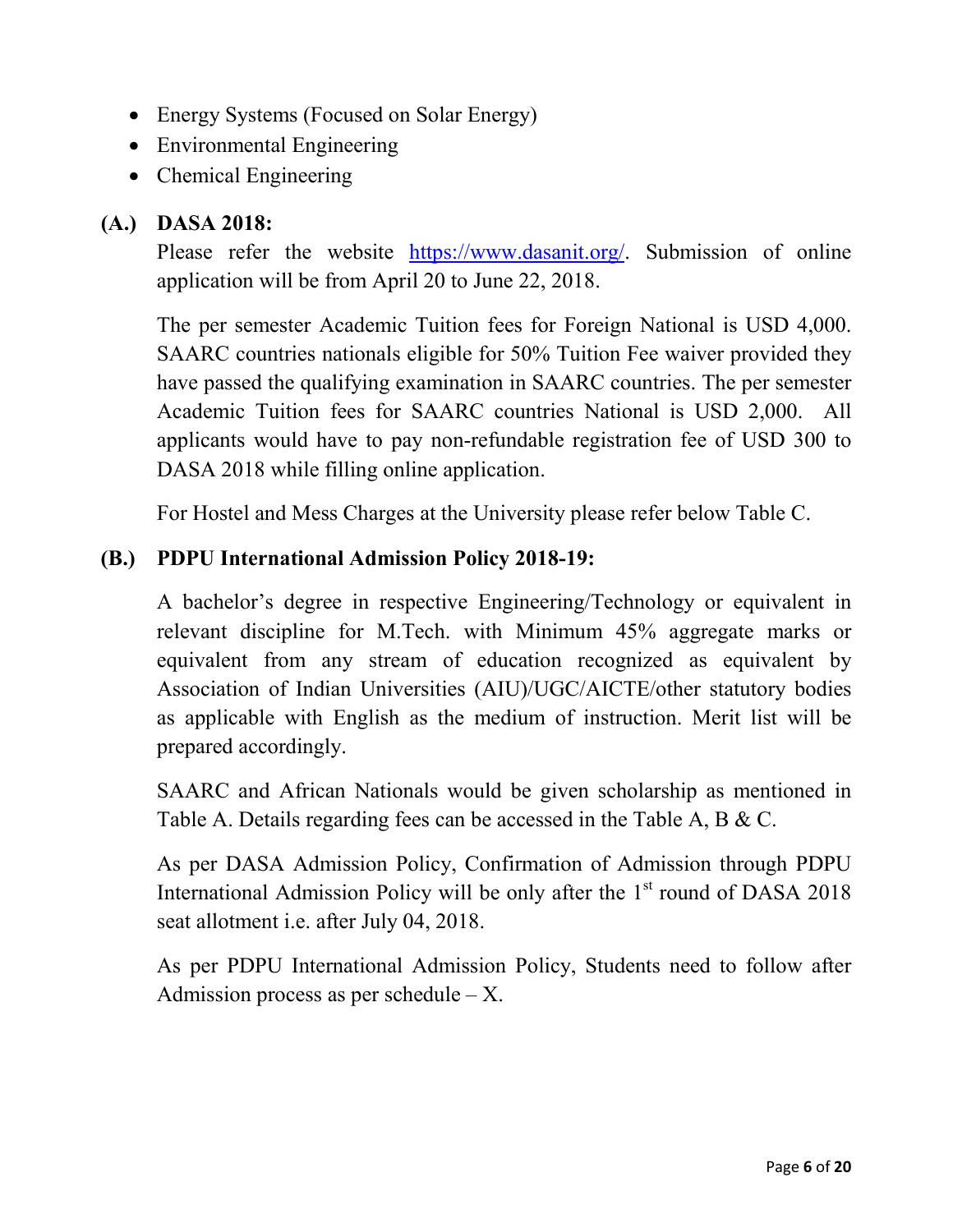M<sub>B</sub>A is offered in two broad areas-

- General Management (Marketing, Finance, Operations, Human Resource)
- Energy & Infrastructure Management

Admission Through:

#### **(A.) DASA 2018:**

Please refer the website [https://www.dasanit.org/.](https://www.dasanit.org/) Submission of online application will be from April 20 to June 22, 2018.

The per semester Academic Tuition fees for Foreign National is USD 4,000. SAARC countries nationals eligible for 50% Tuition Fee waiver provided they have passed the qualifying examination in SAARC countries. The per semester Academic Tuition fees for SAARC countries National is USD 2,000. All applicants would have to pay non-refundable registration fee of USD 300 to DASA 2018 while filling online application.

For Hostel and Mess Charges at the University please refer below Table C.

#### **(B.) PDPU International Admission Policy 2018-19:**

An appropriate bachelor's degree with Minimum 45% aggregate marks or equivalent from any stream of education recognized as equivalent by Association of Indian Universities (AIU)/UGC/AICTE/other statutory bodies as applicable with English as the medium of instruction. Merit list will be prepared accordingly.

SAARC and African Nationals would be given scholarship as mentioned in Table B. Details regarding fees can be accessed in below Table A, B & C.

As per DASA Admission Policy, Confirmation of Admission through PDPU International Admission Policy will be only after the  $1<sup>st</sup>$  round of DASA 2018 seat allotment i.e. after July 04, 2018.

As per PDPU International Admission Policy, Students need to follow after Admission process as per schedule  $- X$ .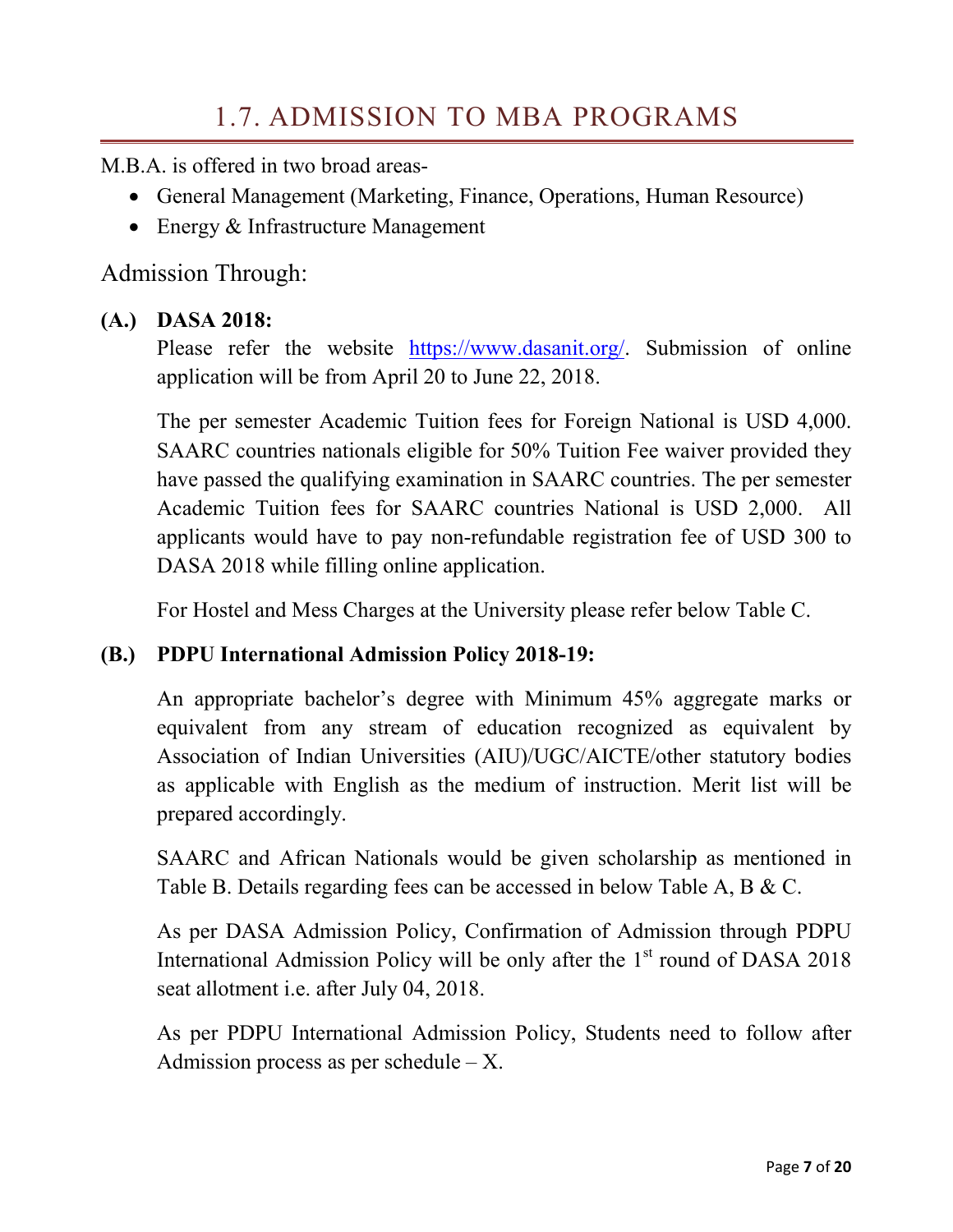M.A. is offered in-

- Public Administration
- Political Science-International Relations
- English
- Psychology

### **(A.) PDPU International Admission Policy 2018-19:**

A bachelor's degree with Minimum 45% aggregate marks or equivalent from a University recognized by *Association of Indian Universities (AIU)* with English as medium of instruction. Merit list will be prepared accordingly.

SAARC and African Nationals would be given scholarship as mentioned in Table A. Details regarding fees can be accessed in below Table A, B & C.

As per PDPU International Admission Policy, Students need to follow after Admission process as per schedule  $-X$ .

# 1.9. ADMISSION TO PH.D. PROGRAMS

### *A) FOR RESEARCH IN AN AREA OF ENGG./TECHNOLOGY/SCIENCES*

#### **A. PDPU International Admission Policy 2018-19:**

A student seeking an admission to Ph.D. Programme of the University is required to have minimum educational qualification as mentioned hereunder. Each of the Master Degrees referred therein is to be on the basis of minimum two year programme.

**For research in an area of Engineering / Technology:** M. Tech. /M. E. or its equivalent as recognized by AIU/UGC /AICTE in appropriate area.

**For research in an interdisciplinary areas like Petroleum Engg., Solar Engg., Nuclear Engg., and Environmental study:** M. Tech./ M.E./ M.Sc./ M.Sc. (Tech.) or its equivalent as recognized by AIU/UGC/AICTE in appropriate area.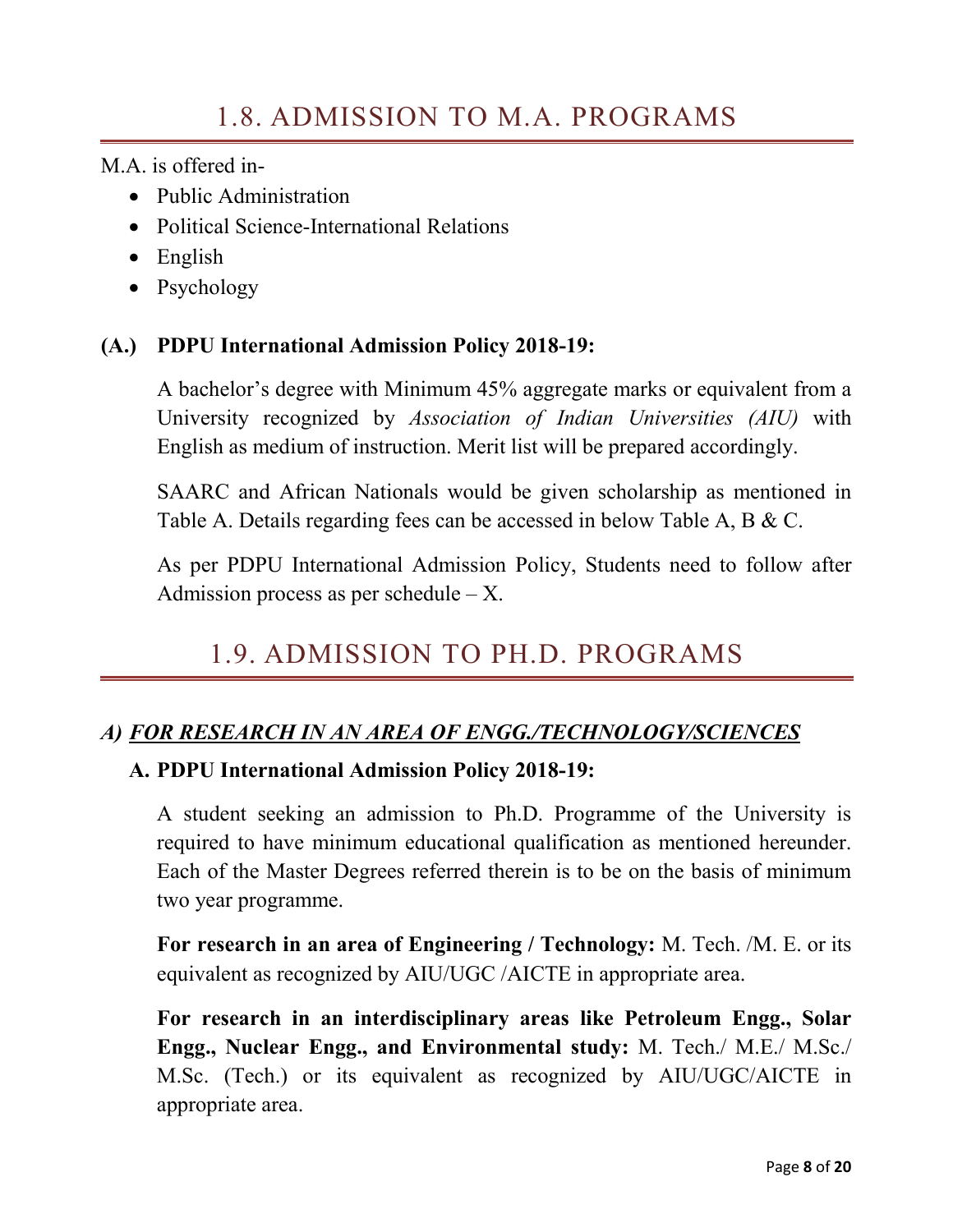**For research in an area of Sciences:** M. Sc. degree or its equivalent as recognized by AIU/UGC in appropriate area.

Minimum 45% aggregate marks or its equivalent in Master's or a professional degree in above mentioned appropriate area from a foreign educational institution accredited by an approved Assessment & Accreditation Agency with English as medium of instruction**.** The Statement of Purpose also shall be evaluated to determine the admission.

SAARC and African Nationals would be given scholarship as mentioned in Table B. Details regarding fees can be accessed in below Table A, B & C.

As per PDPU International Admission Policy, Students need to follow after Admission process as per schedule  $- X$ .

#### **RESEARCH AREAS:**

#### - **School of Petroleum Technology**:

- **Drilling, Cementing, and Stimulation Research Center:** Ph. D. programme (Full-time Petroleum Engineering) Opportunity to conduct cutting-edge research at the state-of-the-art Drilling, Cementing, and Stimulation Research Center under the guidance of Prof. Subhash Shah (Emeritus Professor, University of Oklahoma).
- Geothermal Energy, Exploration, Production, Shale gas, EOR, Petroleum Engg., Petroleum Refinery, Reservoir Engg., Reservoir Modeling, Petroleum Refinery, City Gas Distribution, Computational Fluid Dynamics, Geophysics.

#### - **School of Technology**:

 **Solar Energy**: Compound semiconductor thin films materials and silicon for high-efficiency homo and heterojunction Photovoltaic Solar Cell. High Energy density Li ion battery and Super capacitors, DSSC, Solid state DSSC based on perovskite, Organic Solar Cells, Fuel Cell and efficient water splitting for hydrogen generation using solar radiation. Computational material science for solar cell including optimization of optical and electrical properties, Industrial waste water purification using a novel organic molecule under concentrated sunlight,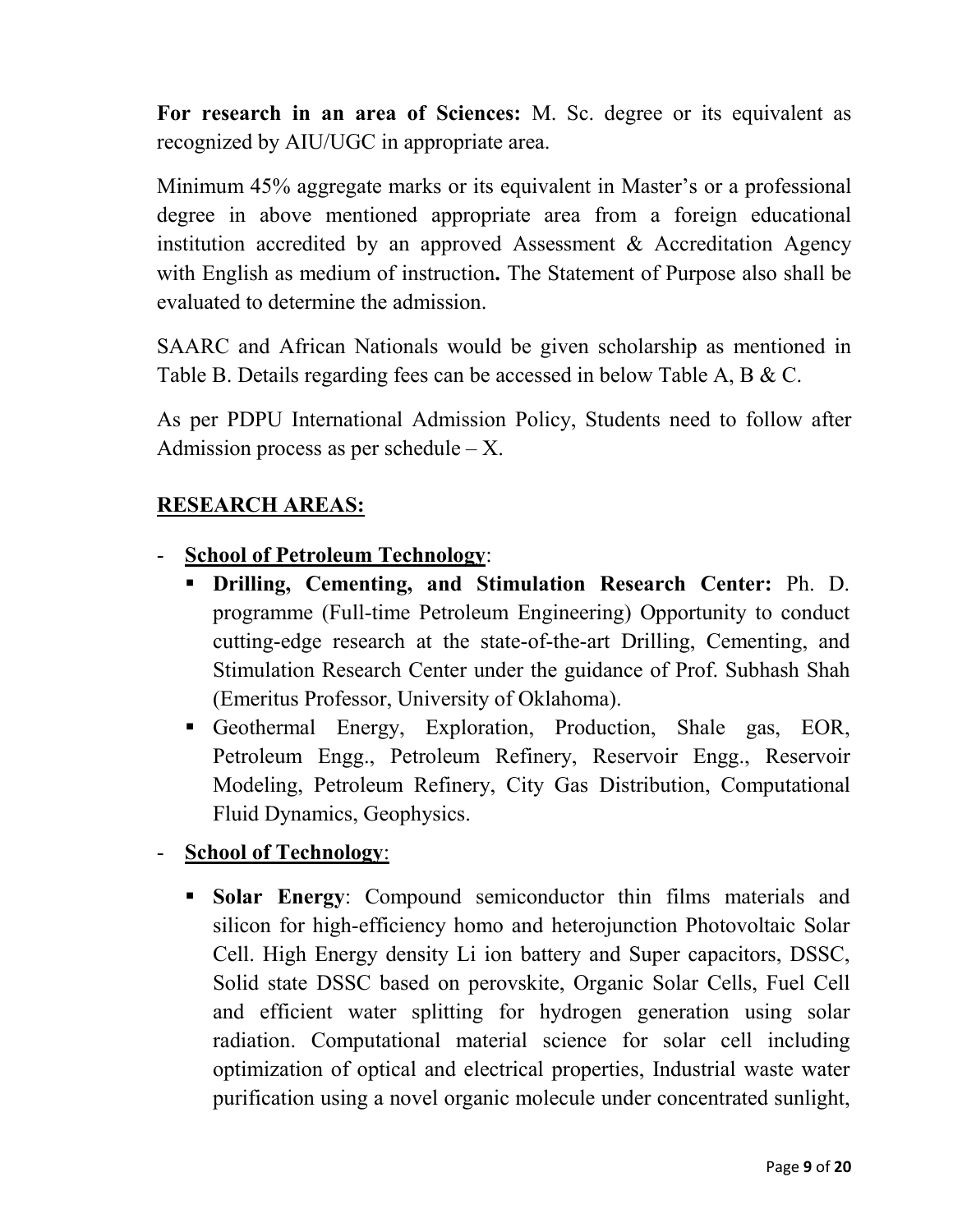PV plant performance, Energy policy and regulation and Data validation of megawatt scale Solar PV power plant.

- **Mechanical Engineering:**
	- **Thermal Engineering:** Renewable Energy: Biodiesel, Wind energy, Solar hybrid technology, Solar thermal applications, marine renewable energy.
	- **Thermal and Fluid Engineering:** Water desalinization, refrigeration system, waste heat recovery, Thermal comfort, sustainable manufacturing, Advance refrigeration system, tri-generation. Thermal system design- optimization, CFD applications to IC engines and alternative fuels.
	- **Design Engineering:** Finite Element Analysis, Additive Manufacturing/ Rapid Prototyping, Bio printing, Drug manufacturing using Rapid Prototyping, Innovative and creative materials for rapid prototyping processes, Composite materials, computational mechanics of materials: stress analysis and optimization; Fault diagnosis and condition monitoring
	- **Manufacturing and Industrial Engineering:** Friction Stir welding of similar and dissimilar metals, Friction stir processing, super plasticity, wear behavior of surface composites, friction surfacing, hybrid welding, Metal cored and flux cored arc welding, A-TIG welding, Laser welding & ultrasonic welding ; EDM wire cut, EDM; surfacing and electrochemical machining; Surface Metrology & Digital Image Processing, Texture analysis; Tool condition monitoring; Artificial Intelligence in manufacturing; Numerical modeling of manufacturing processes; Formability of tailor welded blanks; Material processing, Machining of hard materials.
	- **Project management:** Theory & Practice; Modeling & Analysis of Industrial Engg. Systems
	- **Entrepreneurship:** Micro Small & Medium Enterprise; Entrepreneurship ; Innovation
- **Electrical Engineering**: Electrical Power Systems, Power System Protection, High Voltage Engineering, EHV AC and HVDC system, Power Quality, Power system stability and control, Distributed generation, Integration of Renewable Energy sources with grid Smart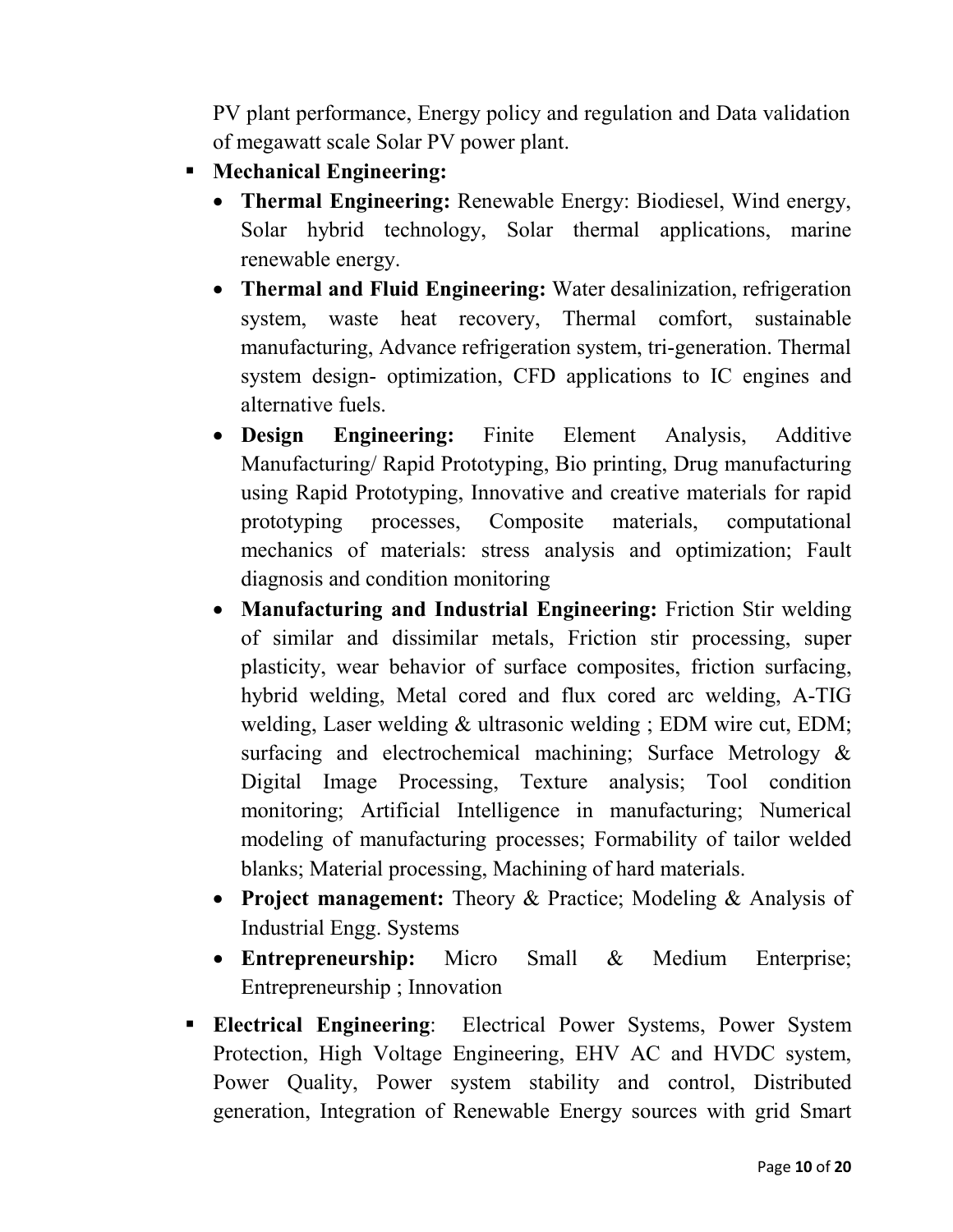grids, Cyber security Issues of power system, Electrical machines Power electronics, Instrumentation and control systems.

- **Civil Engg.**: Geotechnical Engg, Earthquake Engineering, Soil-Structure interaction, Reinforced Earth, Environmental Geotechnics, Cost Effective Green Technology in construction, Project Management, Advanced Construction Technology, Hydraulics and Environmental Engineering and Waste treatment and utilization for construction, Computational Solid Mechanics, Project Risk Management.
- **Chemical Engineering**: Clean Energy and Environment:- Carbon Capture and Sequestration; advanced waste water treatment; Ionic liquids for clean fuels; Modeling & simulation:- Computational fluid dynamics, Mineral processing; Sour natural gas and higher hydrocarbon processing; Membrane materials and processes for gas and liquid phase separations; nanotechnology:- nano-particle synthesis for heat recovery application
- **Sciences:** Environmental Chemistry; Heterogeneous catalysis; Materials Chemistry; Solid State Physics; Solid state DSSC based on perovskite; Global warming and Climate change; Cloud physics and rain formation processes; Computational condensed matter and material science; Geochemistry.
- **Interdisciplinary Areas:** Such as Environmental Science & Engg. (The selected candidates who wish to pursue interdisciplinary research will be registered in a department of School of Technology relevant to the area of their qualifying PG degree.)
- **Mathematics**: Stochastic Optimization, Solid Mechanics and FGM, Performance measure of distribution warehouses & Software Reliability, Magnetohydrodynamics Computational Biology, Data assimilation in numerical models of ocean, Numerical Reservoir Simulation, Applied Geophysics & Geostatistics, Fuzzy Sets, IFS, Fixed Point Iteration Methods, Financial Mathematics, Sea Age Dynamics
- **Computer Engg.:** Image Processing, Data Mining, Multimedia Computing, Data Security, Parallel and Distributed Computing, Remote Sensing with GIS, Algorithms, Information Security and Privacy,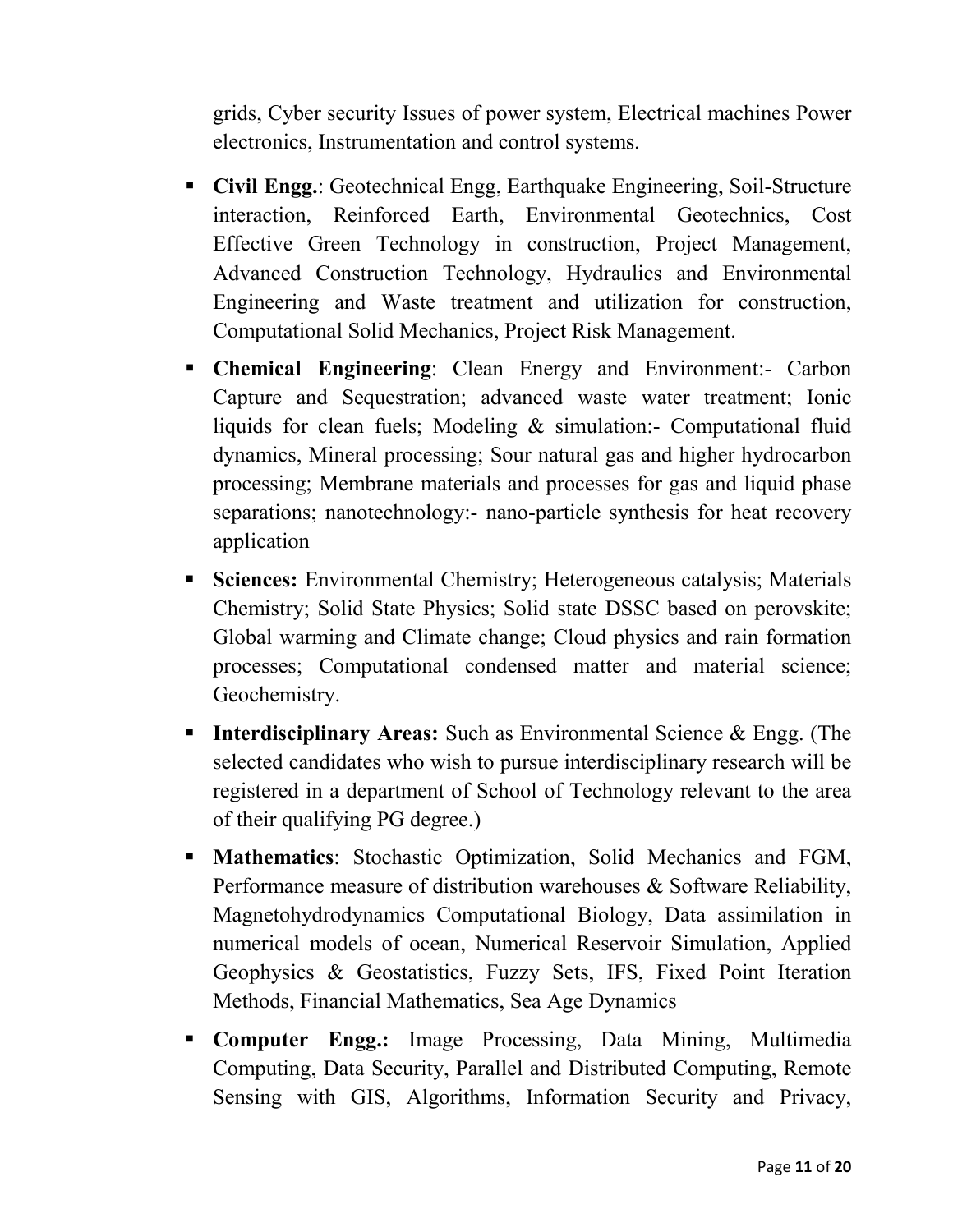Cryptography, Security in Remote User Authentication, Cloud Computing, Internet of Things, Intelligent Transportation Systems, Wireless Adhoc and Sensor Networks, Vehicular Adhoc Networks.

**Information & Communication Technology:** Application of Speech Enhancement Techniques in Digital Hearing Aids and Communication Devices, IoT, Microwave Devices, Microstrip Antenna.

### *B) FOR RESEARCH IN AN AREA OF MANAGEMENT*

#### **A. PDPU International Admission Policy 2018-19:**

Minimum 45% aggregate marks or its equivalent in a Master Degree in M.B.A./M. Tech./M.E./A.C.A./A.I.C.W.A./A.C.S. level or its equivalent from a University recognized by AIU/UGC/AICTE in appropriate area with English as medium of instruction**.** The Statement of Purpose shall also be evaluated to determine the admission.

SAARC and African Nationals would be given scholarship as mentioned in Table B. Details regarding fees can be accessed in below Table A, B & C.

As per PDPU International Admission Policy, Students need to follow after Admission process as per schedule  $- X$ .

#### **RESEARCH AREAS:**

- **School of Petroleum Management**: Marketing, Operations Management, HRM and Organizational Behavior, Information Systems Management, Strategic Management, Financial Management.

#### *C) FOR RESEARCH IN AN AREA RELATED TO LIBERAL STUDIES:*

#### **A. PDPU International Admission Policy 2018-19:**

Minimum 45% or its equivalent in a Master Degree or its equivalent from a University recognized by AIU/UGC in appropriate area with English as medium of instruction. The Statement of Purpose shall also be evaluated to determine the admission.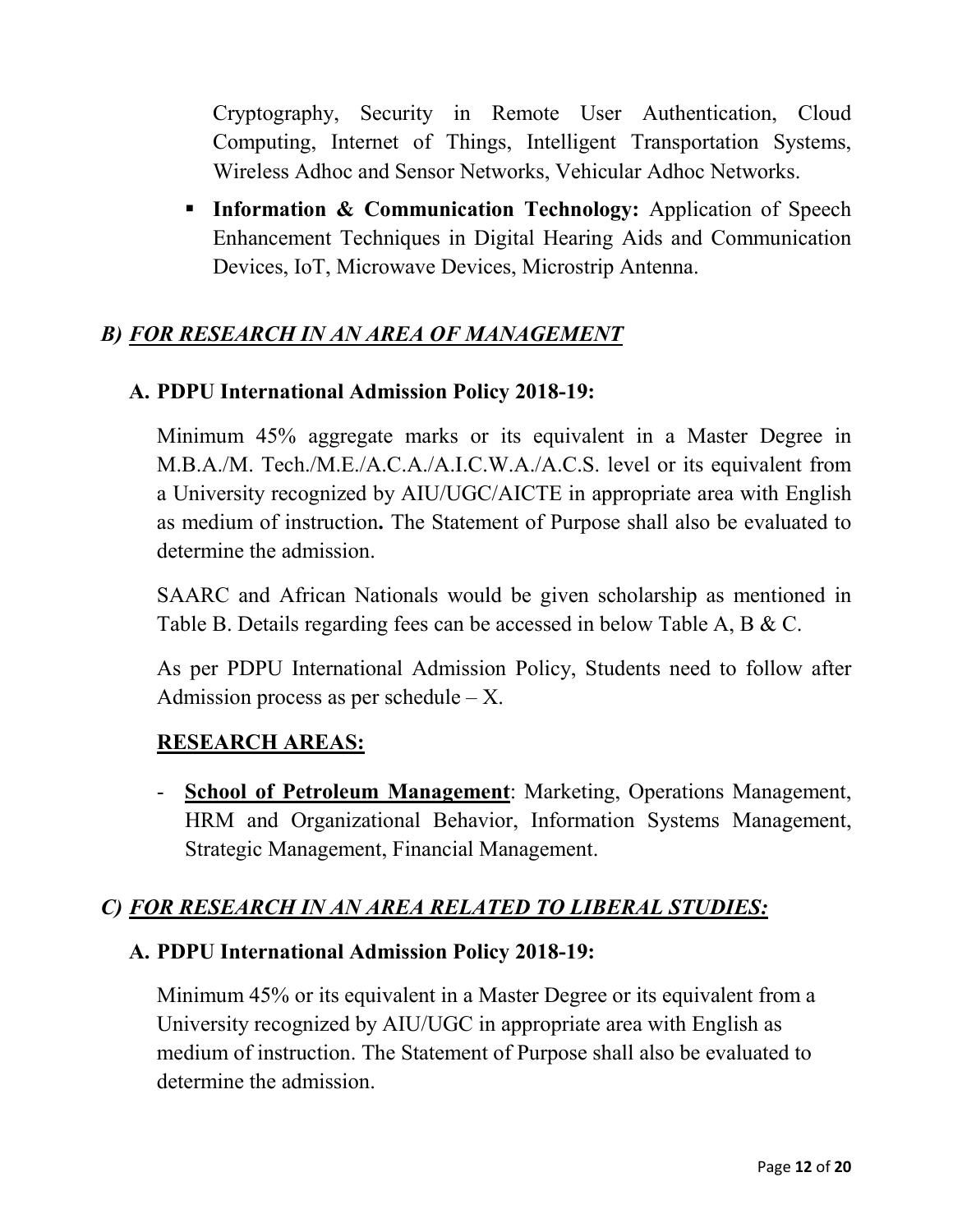SAARC and African Nationals would be given scholarship as mentioned in Table B. Details regarding fees can be accessed in below Table A, B & C.

As per PDPU International Admission Policy, Students need to follow after Admission process as per schedule  $-X$ .

#### **RESEARCH AREAS:**

- **School of Liberal Studies** English Language & Literature, Public Policy & Public Administration, Psychology, Political Science and International Relations, Mass Communication/Media Studies, Commerce, Economics, Business administration (Marketing & Finance).

#### **The University encourages the interdisciplinary research.**

### 1.10. REGISTRATION FOR ADMISSION

- 1.10.1.1. For the purpose of admission on Supernumerary Seats, a candidate shall apply off-line via Application Form / via mail, for the registration of his candidature. The completed application form along with photocopies of all the required documents & the receipt of non-refundable registration fee of USD 300 or INR 1500 (in case of SAARC Nationals) should reach the following address on or before 15.07.2018.
- 1.10.1.2. PDPU shall announce, on web-site and by such other means, as it may consider necessary, the date of registration, last date for submission of registration form, programs offered and such other information as may be necessary in this regard.
- 1.10.1.3. For the purpose of registration, a candidate shall be required to make payment of USD 300/INR 1500 towards the non-refundable Registration fee.
- 1.10.1.4. A candidate shall be required to send the scan copy of the requisite certificates and testimonials as specified in the policy under the title of Requirement of Documents.
- 1.10.1.5. The candidate shall be required to indicate online his order of choices of branches at the time of registration.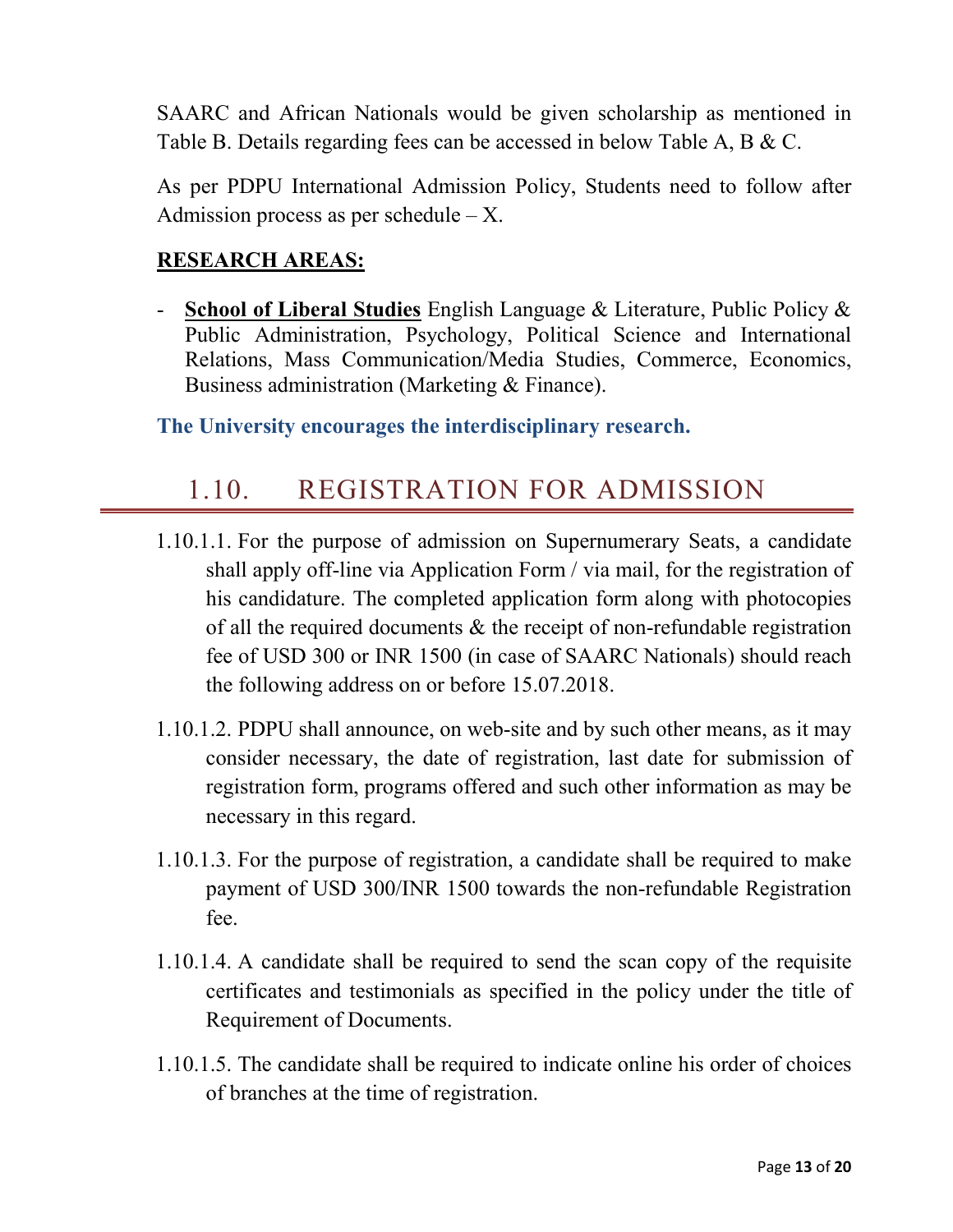# 1.11. FEE STRUCTURE

1.11.1. A candidate, who has been offered admission on supernumerary Seats, shall have to pay such fees, as mentioned in Table A, B, & C (As Applicable) of these rules. Subsequently, fees are charged semester-wise, at the registration of each semester. The University reserves the right to revise the payment structure from time to time. Failure to pay fees shall be considered as non-acceptance of offer of the admission to PDPU offered Program.

| Sr.<br>$N_{0}$ . | <b>Academic Programme</b>                                   | <b>Tuition Fee (Per Semester)</b> |                                                |  |
|------------------|-------------------------------------------------------------|-----------------------------------|------------------------------------------------|--|
|                  |                                                             | PIO/OCI/CIWG<br>/FN               | <b>SAARC &amp; African</b><br><b>Nationals</b> |  |
| 1                | $B. A./B.B.A.$ (Hons.), $B. Com.$<br>(Hons.), B.Sc. (Hons.) | <b>USD 2200</b>                   | <b>USD 1400</b><br>93,000<br><b>INR</b>        |  |
| $\overline{2}$   | B.Tech.                                                     | <b>USD 4000</b>                   | <b>USD 1650</b><br>INR 1,10,500                |  |
| 3                | M. A.                                                       | <b>USD 1100</b>                   | 500<br><b>USD</b><br><b>INR</b><br>33,500      |  |
| $\overline{4}$   | M.Tech.                                                     | <b>USD 4000</b>                   | <b>USD 1000</b><br><b>INR</b><br>67,500        |  |
| 5                | <b>MBA</b> (Per Trimester)                                  | <b>USD 4000</b>                   | <b>USD 1800</b><br>INR 1,18,800                |  |
| 6                | Ph. D.                                                      | <b>USD 1000</b>                   | <b>INR</b><br>25,000<br><b>USD</b><br>400      |  |

### **TABLE A: TUITION FEES**

### **TABLE B: OTHER FEES**

| Sr.<br>$N_{0}$ . | <b>Academic Programme</b>                    | PIO/OCI/CIWG/<br><b>FN/African</b><br><b>Nationals</b> | <b>SAARC</b> Nationals |
|------------------|----------------------------------------------|--------------------------------------------------------|------------------------|
|                  | One Time Application Fee<br>(Non Refundable) | <b>USD 300</b>                                         | <b>INR 1500</b>        |
|                  | University Enrollment Fee<br>(Per Semester)  | <b>INR 3000 / USD 50</b>                               |                        |
|                  | One Time Library Deposit<br>(Refundable)     | <b>INR 3000 / USD 50</b>                               |                        |
| 4                | One Time Security Deposit<br>(Refundable)    | INR 10,000 / USD 150                                   |                        |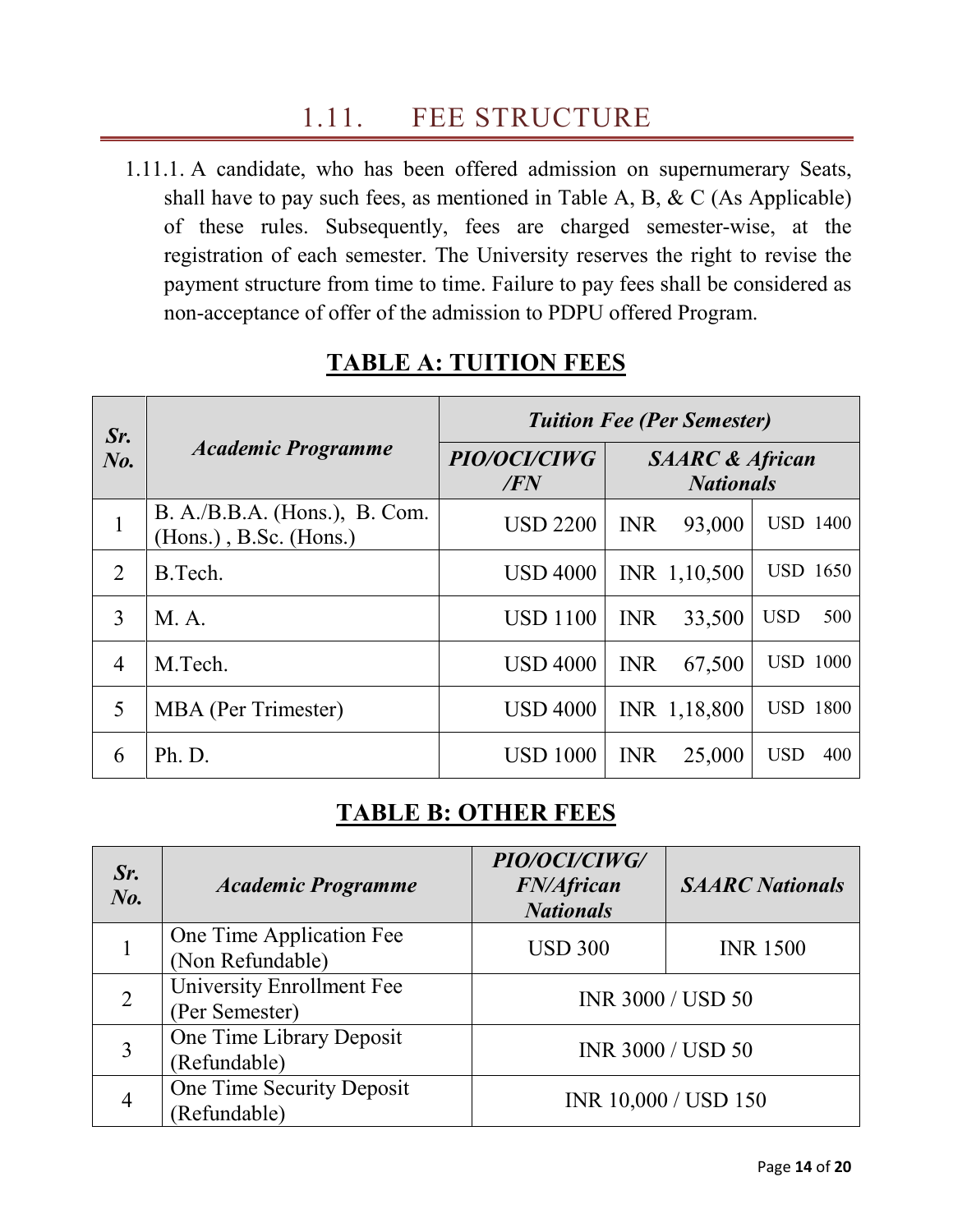### **TABLE C: HOSTEL & MESS FACILITIES**

- 1.11.2. A candidate who has been offered admission and is keen to avail the Hostel and /or Mess Facilities should report at Hostel Desk / Mess Desk on the campus.
- 1.11.3. Hostel accommodation is available on first come first serve basis, subject to its availability. To secure the hostel accommodation, following nonrefundable fees are required to be paid:

| Sr. No.                                                                                                        | Occupancy<br><b>Sharing</b> | <b>Non AC Room Charges</b><br>per Annum | <b>AC</b> Room<br><b>Charges per Annum</b> |  |
|----------------------------------------------------------------------------------------------------------------|-----------------------------|-----------------------------------------|--------------------------------------------|--|
|                                                                                                                | Double/Triple               | INR 70,000 / USD 1050                   | INR 75,000 / USD 1150                      |  |
| Hostel Deposit (Refundable): INR 5,000 / USD 75                                                                |                             |                                         |                                            |  |
|                                                                                                                | <b>Mess Charges:</b>        |                                         |                                            |  |
| INR 41,500 / USD 620 per year for breakfast, lunch, dinner and snacks as per<br>$\bullet$<br>canteen schedule. |                             |                                         |                                            |  |
| This is compulsory for candidates opting for hostel facility of the University.<br>$\bullet$                   |                             |                                         |                                            |  |
| *Notes:                                                                                                        |                             |                                         |                                            |  |
| Hostel and mess fees are subject to upward revision from time to time.                                         |                             |                                         |                                            |  |

• Electricity charges would be levied (calculated) on actual consumption basis.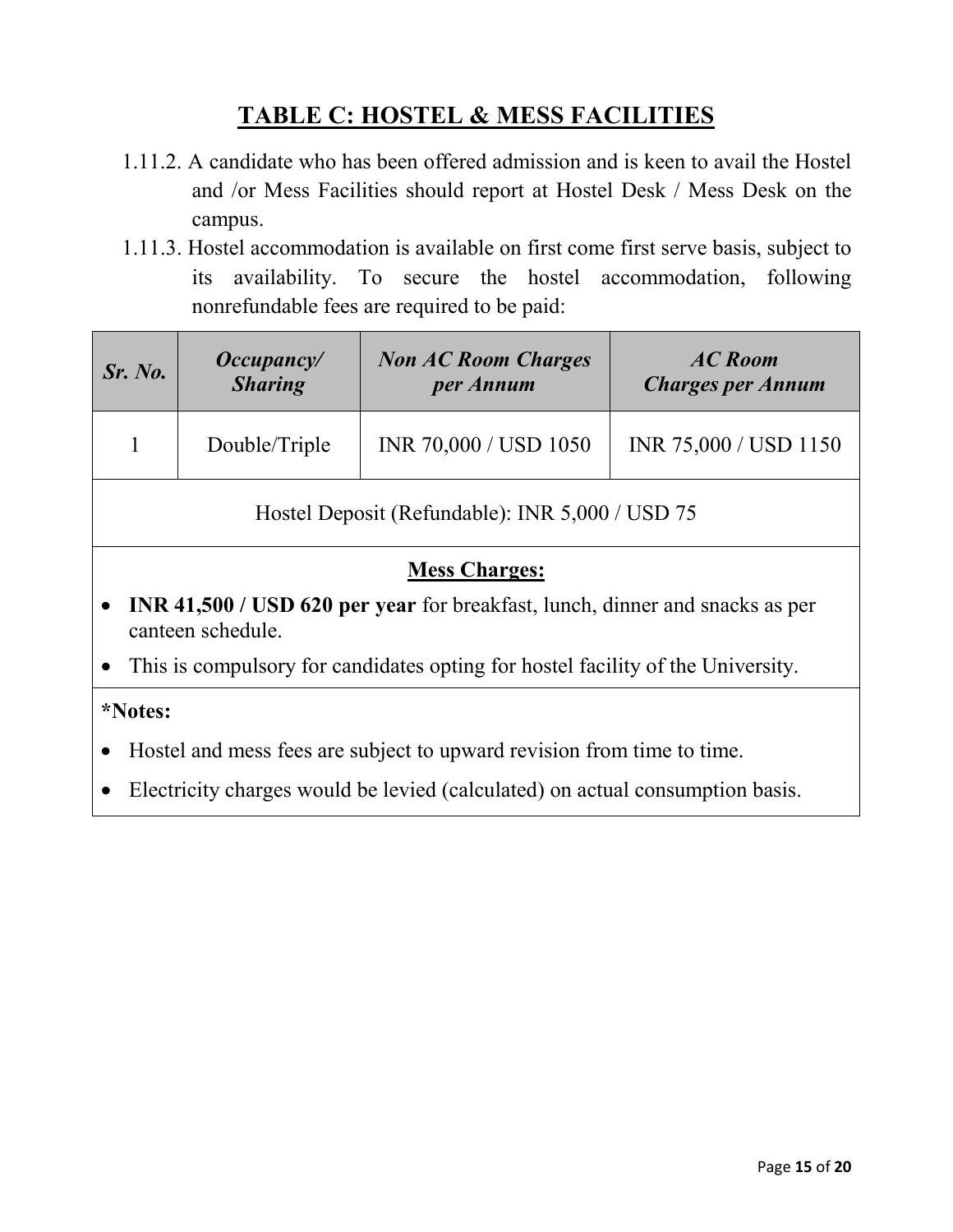# 1.12. PAYMENT MODE

The application fee is to be paid through the banker's cheque, Demand Draft or through the electronic fund transfer considering following detail:

#### **Please remit proceeds to:**

Account No.09332151005094 of PANDIT DEENDAYAL PETROLEUM UNIVERSITY WITH ORIENTAL BANK OF COMMERCE, GANDHINAGAR BRANCH, AHMEDABAD (SWIFT CODE: ORBCINBBAHM) (IFSC CODE: ORBC0100933)

#### **For further credit to:**

ACCOUNT NO. 36152559 OF ORIENTAL BANK OF COMMERCE INTERNATIONAL BANKING DIVISION, NEW DELHI (SWIFT CODE: ORBCINBBIBD)

#### **For further credit to:**

CITI BANK N.A. 111, Wall Street, New York –10043 USA (SWIFT CODE: CITIUS33) CHIPS UID: 218075 FED ABA : 021000089

### 1.13. REQUIREMENT OF DOCUMENTS

- 1.13.1. The following documents are to be produced/sent along with the self-attested photocopy **(two sets)** of each of them at the time of admission counseling/reporting at PDPU:
	- Latest Passport Size Photograph
	- Undergraduate Degree Certificate & Mark Sheet (For Masters Course)
	- Mark sheet  $(10^{th}/11^{th}/12^{th})$
	- Passport Copy (Old & New)
	- NRI Certificate/PIO Card/OCI Card/Foreign national
	- Visa Copy
	- Parent's Passport Copy
	- Parent's Visa Copy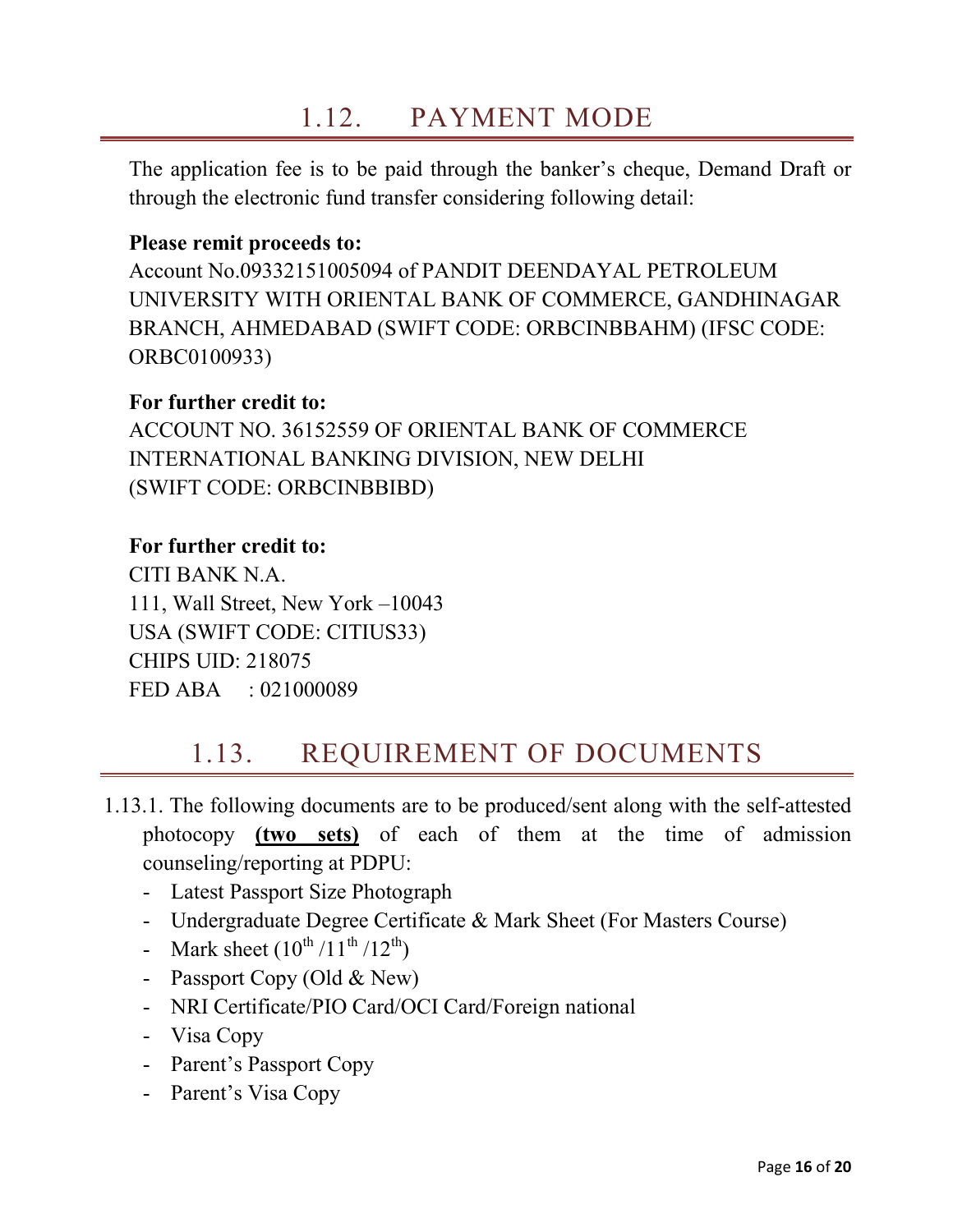- Migration Certificate/Transfer Certificate/School Leaving Certificate
- Application fee confirmation receipt (300 USD for PDPU Admission Policy)
- Equivalent certificate from school authority ( where letter grades/ performance Index/ Grade Point Average is awarded at the qualifying examination)
- 1.13.2. The University may retain any original certificate or testimonial, which it considers necessary until the admission process is completed. The University shall return the original certificate or testimonial to the candidate after completion of the admission process of that candidate.
- 1.13.3. In the event of failure to submit original certificates and testimonials within the time limit as afore said,
	- 1.13.3.1. The provisional admission shall be treated as cancelled without giving any notice and the academic fees paid will be forfeited.
	- 1.13.3.2. Only the deposit amount shall be refunded.

# <span id="page-16-0"></span>1.14. INELIGIBILITY FOR ADMISSION ON PRODUCTION OF FALSE DOCUMENTS

During verification of documents or subsequently, if the University finds that any certificate or testimonial or information submitted by any candidate is incorrect or false or irrelevant/non-compliant to the requirement, the admission of such candidate shall be cancelled and he shall be permanently disqualified for admission at the University.

All the fees paid by such candidates will be forfeited, and only the deposit may be refunded by 15<sup>th</sup> October, 2018.

# 1.15. CANCELLATION OF ADMISSION AND REFUND OF FEE

- 1.15.1. For a candidate who has secured admission on international Seats through PDPU Admission Policy, following norms will apply.
	- 1.15.1.1. Cancellation by the University: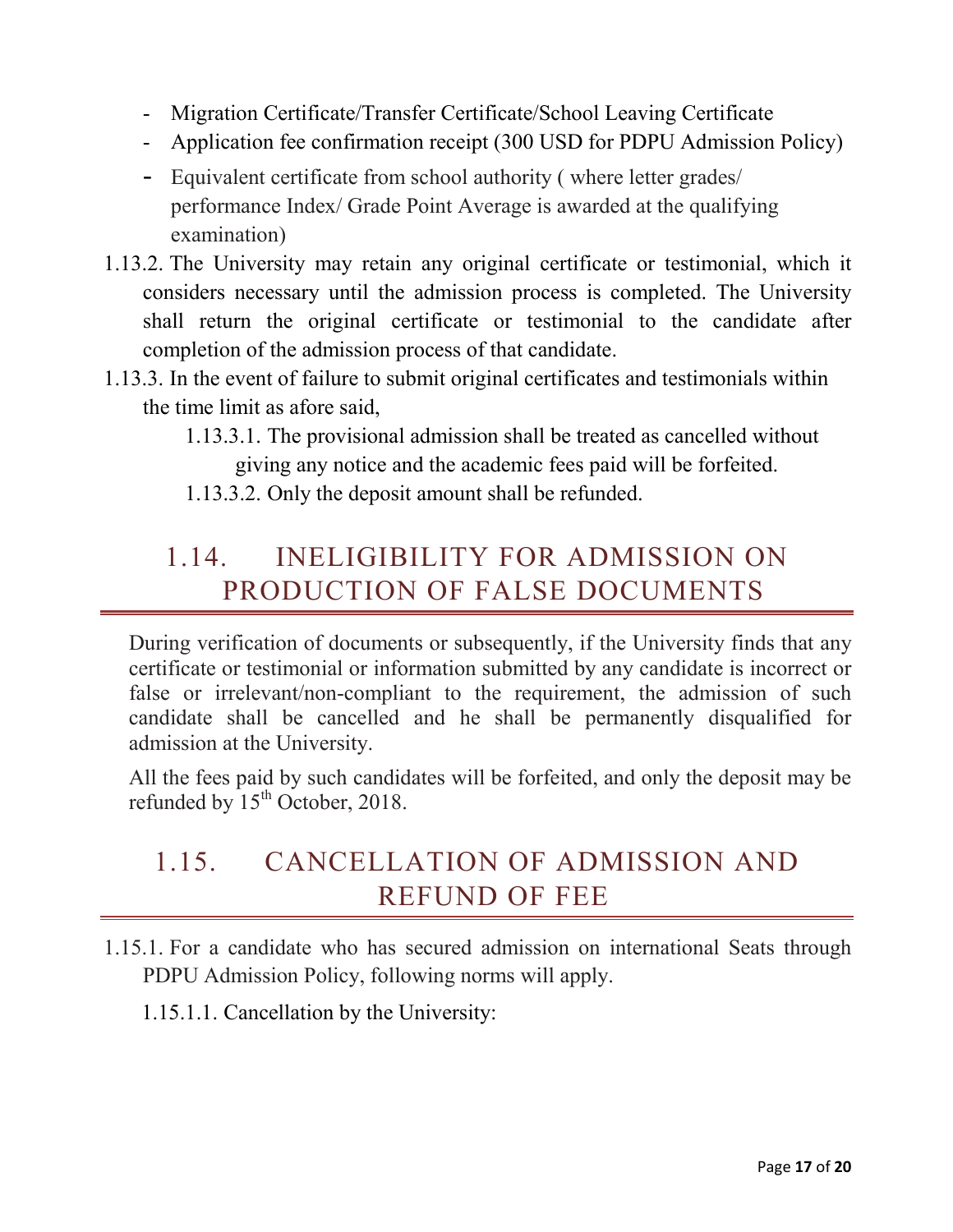| <b>TABLE D: CANCELLATION BY THE UNIVERSITY</b> |                                                                                                                                                            |                                                                |                        |
|------------------------------------------------|------------------------------------------------------------------------------------------------------------------------------------------------------------|----------------------------------------------------------------|------------------------|
| Sr.<br>No.                                     | <b>Cancellation by University</b>                                                                                                                          | <b>Amount of</b><br><b>Refund</b>                              | <b>Date of Refund</b>  |
| $\mathbf{1}$                                   | In case the candidate fails to produce<br>original documents.                                                                                              | <b>Only Deposit</b>                                            | $15th$ October<br>2018 |
| $\overline{2}$                                 | In case the information provided by a<br>candidate is found to be false<br>or<br>irrelevant/noncompliant<br>the<br>to<br>requirements. Ref Clause No. 1.14 | <b>Only Deposit</b>                                            | $15th$ October<br>2018 |
| 3                                              | If the University is satisfied that a certain<br>candidate on no fault of his has been<br>wrongly admitted.                                                | Fees & Deposit,<br>paid if any, for<br>the ongoing<br>semester | $15th$ October<br>2018 |

1.15.1.2. Cancellation by Candidate or his guardian or authorized representative:

i) If a candidate applies for cancellation of his admission through email/in-person the fees paid shall be refunded after deduction of INR 3000 / USD 50 as administrative charges, *provided such vacated seat*  gets filled up. The refund will be made on 15<sup>th</sup> October 2018 after receiving all required documents from the candidate in this regard.

The above referred refund of fees against cancellation of admission is applicable uniformly, irrespective of the point of time a candidate has got the admission. The candidate shall be required to **submit the original receipt** of the fees paid for refund

Note: In case of cancellation of admission, no refund will be given in cash.

# 1.16. WARNING AGAINST RAGGING

Ragging is completely banned in PDPU. As directed by the UGC also under the instructions of the Supreme Court, students are prohibited from indulging into any kind of ragging inside and outside the University campus. The Anti-Ragging Committee of the University is authorized to take very strict actions against the students indulging into Ragging; including expulsion from the University. The students shall have to submit an undertaking in the prescribed proforma along with the signature of their parent/guardian to the effect that they are aware of the severity of the offences related to the Ragging.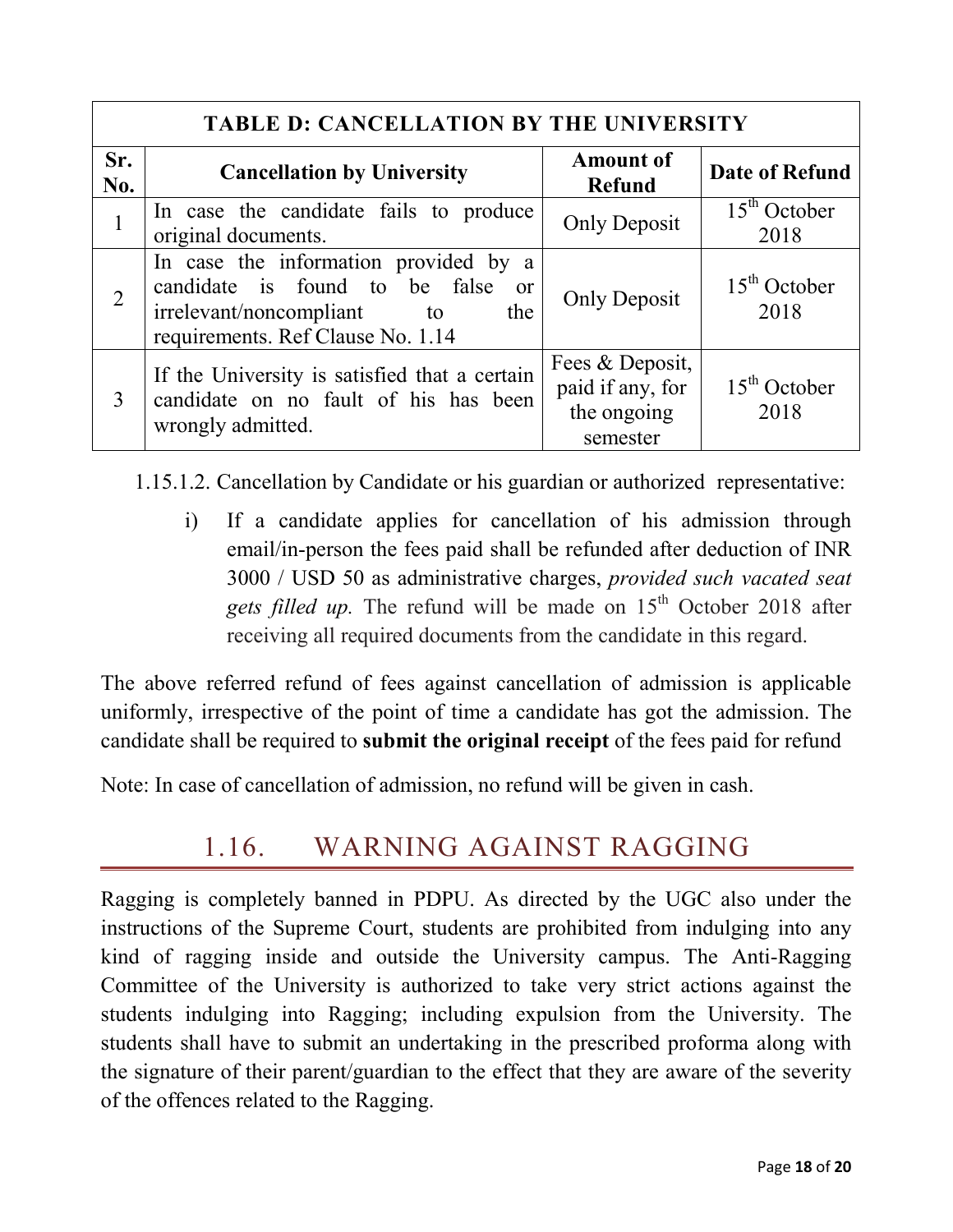# 1.17. INTERPRETATION

The medium of instruction shall be English. The above procedure is subject to modification whenever found necessary by the University.

In implementation of the provisions of these rules, if any difficulty or question arises as to the interpretation of any provision, the decision of the Director General, PDPU shall be final.

The candidates will be bound by the rules and regulations of the University as applicable during their course of study at the University. Disputes, if any, shall be subject to Ahmedabad jurisdiction only.

# 1.18. SCHEDULE-X: AFTER ADMISSION PROCESS

The University will send a letter of Admission to the selected students, based on which they need to acquire student visa from their respective Country Embassy.

Below is the process for registration once the students arrive at PDPU Campus:

#### **Registration Process for International Students**

#### **Registration is required for:**

Every Foreigner visiting India on Student Visa(S) and Employment Visa(E) valid for more than 180 days is required to get himself / herself registered with concerned FRRO , within 14 days of his/her first arrival, irrespective of the duration of his / her stay.

It is mandatory for all foreigners to personally appear at the concerned FRRO office for obtaining any Visa related services.

#### **Form C**

Link: <http://indianfrro.gov.in/frro/FormC>

Any Hotel/ Guest House/ Dharmashala/Individual House/ University/ Hospital/ Institute/ Others etc. who provide accommodation to foreigners must submit the details of the residing foreigner in Form C to the Registration authorities within **24 hours** of the arrival of the foreigner at their premises. This will help the registration authorities in locating and tracking the foreigners.